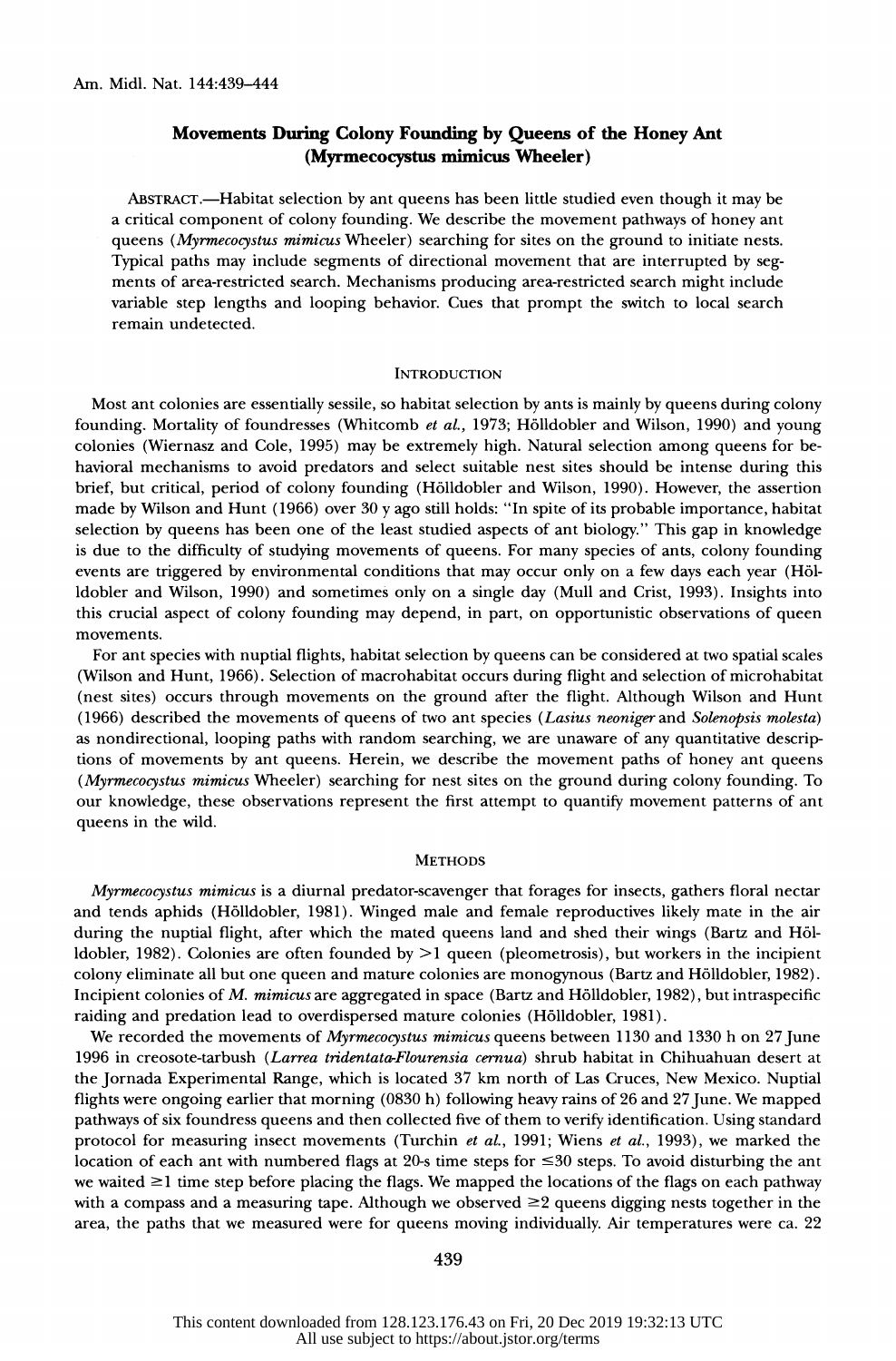| Parameter                  | Ā       | <b>SD</b>         | Range            |
|----------------------------|---------|-------------------|------------------|
| No. of steps               | 25      | 5.1               | $18 - 29$        |
| Path length (m)            | 17.15   | 6.7               | 12.80-26.15      |
| Net displacement (m)       | 4.90    | 3.50              | $2.37 - 11.78$   |
| Mean step length (m)       | 0.67    | 0.18              | $0.44 - 0.90$    |
| Locomotor rate $(m/s)$     | 0.034   | 0.009             | $0.022 - 0.045$  |
| Proportion of steps moving | 0.86    | 0.14              | $0.64 - 1.00$    |
| Mean turning angle         | $-58.8$ | 57.3 <sup>1</sup> | 211 <sup>2</sup> |
| Mean vector length         | 0.25    | 0.18              | $0.06 - 0.48$    |

TABLE 1.—Parameters of movement pathways of *Myrmecocystus mimicus* queens during colony founding. Values are based on six replicate paths. The parameters are defined in the text

<sup>1</sup> Mean angular deviation, which is equivalent to SD for linear statistics

2 Smallest arc that contains all of the mean turning angles (Batschelet, 1981)

 C, soil surface temperatures were ca. 21.5 C and relative humidity at the soil surface was 82% during the observations.

For each movement pathway we calculated several descriptive parameters (Bell, 1991; Crist et al., 1992). The net displacement is the straight-line distance between the initial and final locations. The mean step length is the mean distance moved during each 20-s time step. A turning angle is the angle formed by the change in direction between consecutive time steps. The mean turning angle is the trigonometric mean of the turning angles within a path (Batschelet, 1981). As a measure of direction ality we used the mean vector length (r), which is a unit vector measure of the dispersion of turning angles (Batschelet, 1981). The mean vector length varies from 0.0 (uniform) to 1.0 (perfectly direc tional).

For testing hypotheses, individuals should be used as replicates (Turchin et al., 1991; Wiens et al., 1993) by first reducing the data from each path to summary parameters, such as calculating a mean turning angle from the individual steps within a path and then performing a test using the summary parameters. We performed such a second-order analysis to test whether the movements by the ant queens were directional with Moore's test, which is a nonparametric test based on mean turning angles and mean vector lengths of the replicate paths (Batschelet, 1981).

 For additional descriptive purposes several within-path analyses are appropriate. In particular, tests for serial correlations in turning angles, step lengths and cross-correlations between these two param eters can provide insights into movement behavior. For instance, several mechanisms for producing area-restricted searching (Bell, 1991) may be detected with such tests. Serial correlations in turning angles can create looping patterns, which are one way of restricting search to an area. Variable move lengths, such as short moves within resource patches and long moves between patches, can result in serial correlations in step length. Finally, these within-path tests are useful in evaluating some of the assumptions of the correlated random walk (CRW) model, which may be a useful general model of animal movement (Turchin, 1998). The CRW model assumes that there are no serial correlations in turning angles and step lengths. We tested for serial correlations in turning angles with runs tests (Cain, 1989; Crist and MacMahon, 1991). For step lengths we calculated Pearson's correlation coeffi cients for time lags 1 through 4. The correlation for lag 1 was between a step length (time n) and the preceding step length (time  $n - 1$ ). The correlation for lag 2 was for step length at time n with time  $n - 2$ , and so forth. We then treated each path as a replicate and calculated the mean and CI ( $\pm 2$ ) SE) for each lag to determine if it differed from zero (Turchin, 1998). Finally, we conducted Spearman's rank correlation tests between turning angles and step lengths. We used the absolute values of the turning angles and, thus, ignored the direction of the turn (right or left).

### RESULTS AND DISCUSSION

In general, Myrmecocystus mimicus queens moved in the patches between shrubs and they sometimes stopped briefly to examine areas under twigs and other ground litter. One of the queens that we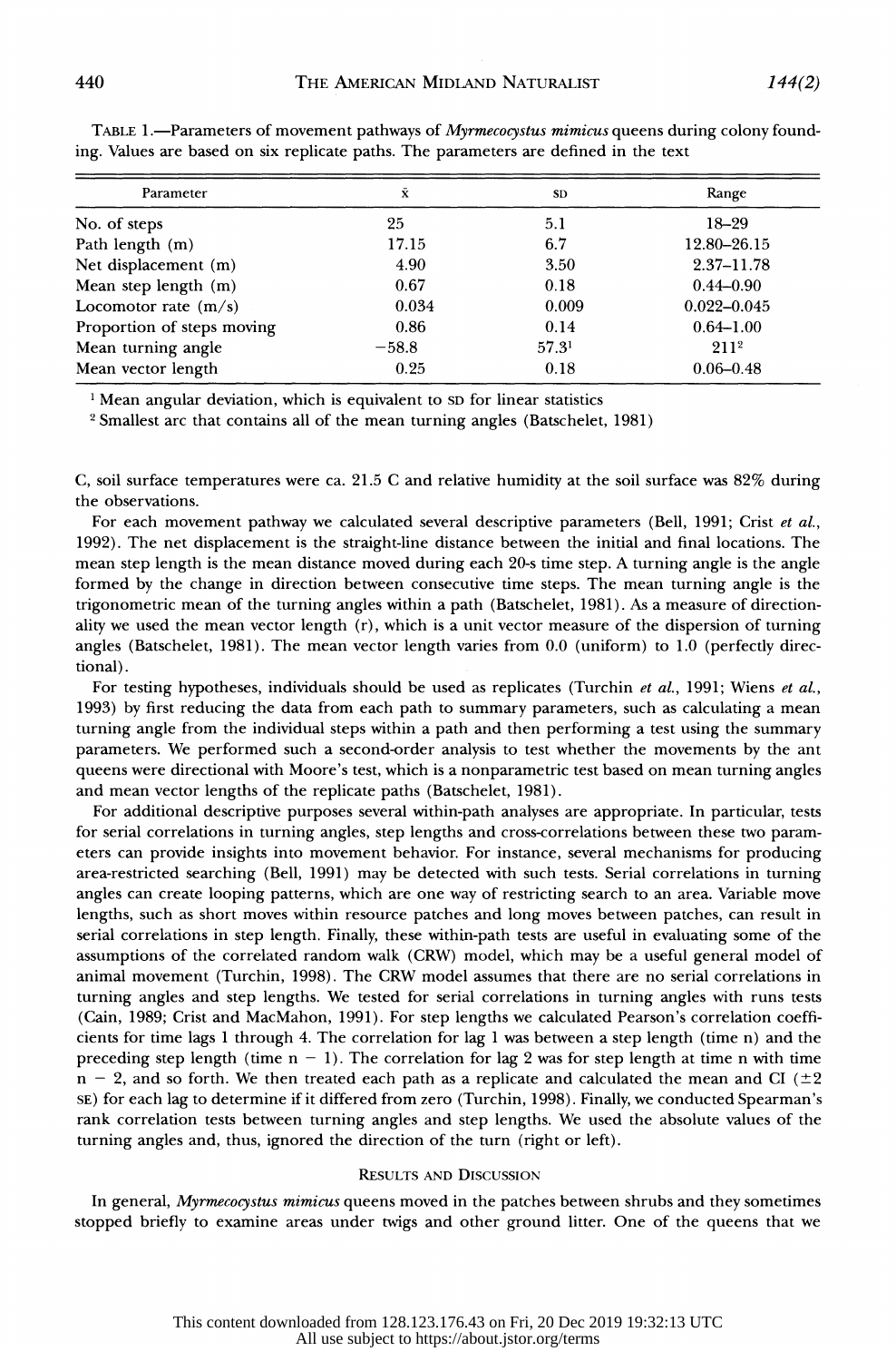

FIG. 1.-Representative pathways of two types of movement observed for Myrmecocystus mimicus queens searching for a nest site during colony founding. (A) A longer path with moderate directionality and (B) a shorter path without directionality. The open circles are the starting locations and the closed circles are sequential locations at 20-s intervals. Note the difference in scale: the top frame is  $10 \times 10$ m and the bottom frame is  $4 \times 4$  m. (C) Circular scatter plot of turning angles for the trail depicted in A and (D) similar plot for the trail depicted in B. Zero degrees indicates a straight movement. The mean vector length (r) in (C) is represented by the arrow, which points to the mean turning angle

 followed stopped for ca. 2 min to investigate a nest that was being excavated by another queen, but then continued moving. We stopped observations on another of the queens when she started to ex cavate her own nest.

 For the observed queens, the total path length averaged 17.2 m and net displacement averaged 4.9 m, but these parameters were variable among paths (Table 1). The mean step length ( $\bar{x} = 0.67$  m/ step) was much greater than that reported by Crist and Wiens (1994) for workers of western harvester ants (Pogonomyrmex occidentalis) foraging in shortgrass steppe habitat (means ranged from 0.18-0.28 m/step after adjusting for different time-step intervals). Direct comparisons are difficult, however,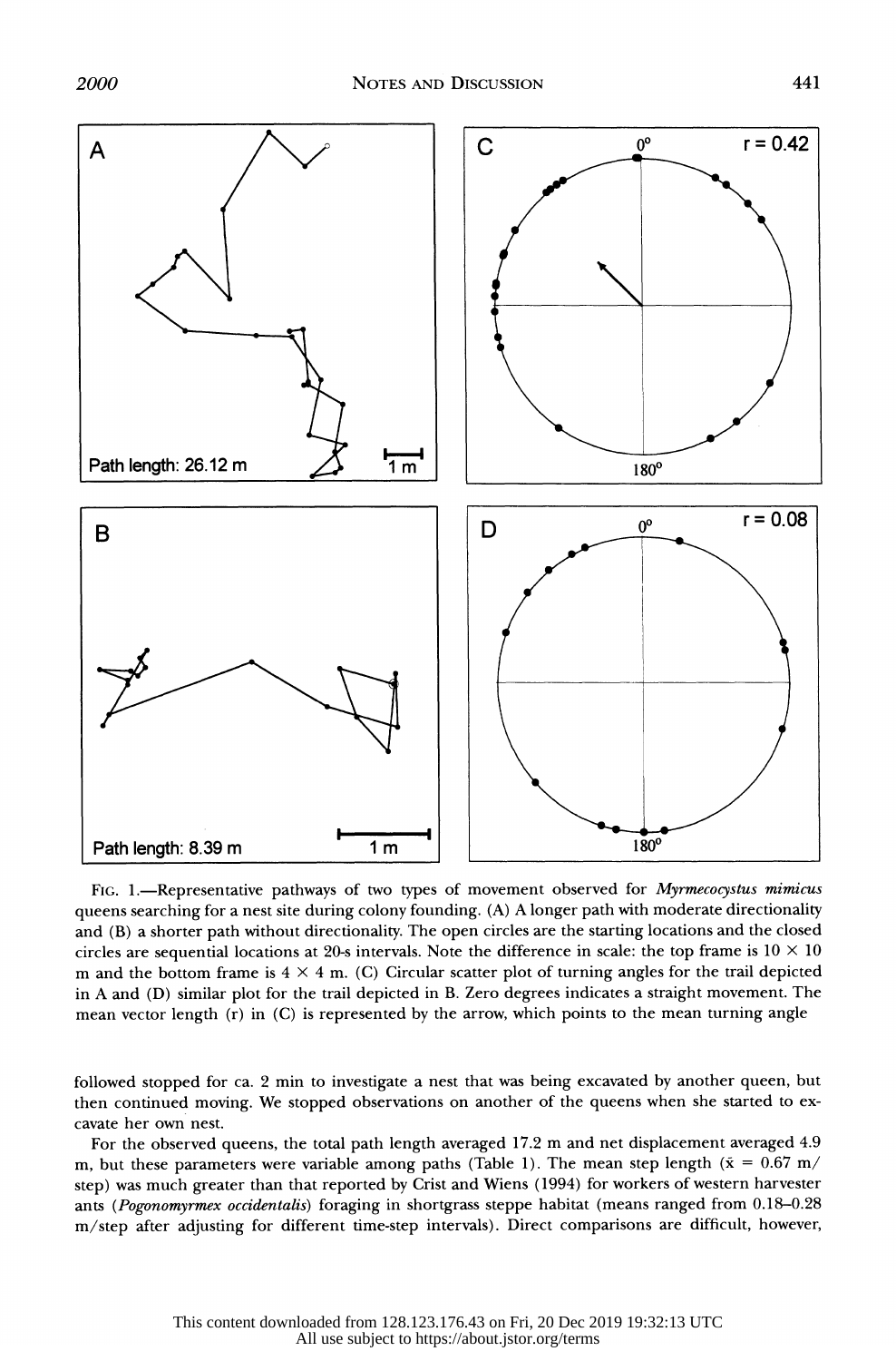

FIG. 2.—Movement pathway of a *Myrmecocystus mimicus* queen that includes some looping behavior within a longer path with moderate directionality (mean vector length  $= 0.48$ ). The open circle is the starting location and the closed circles are sequential locations at 20-s intervals

 because vegetation structure can influence movement patterns of insects (Crist and Wiens, 1994; Wiens et al., 1997), and our study site contained more bare ground cover than does shortgrass steppe habitat.

 As a whole, the paths of the searching ant queens were nondirectional with the mean turning angles no different from an independent and uniform distribution (Moore's Test,  $P > 0.10$ ,  $D^* = 0.89$ ). However, there may be two groups of distinct path types (Fig. 1). Three longer paths ( $\bar{x} = 28.3$  steps) with greater net displacement  $(4.6-11.8 \text{ m})$  had moderate directionality ( $r = 0.35-0.42$ ), whereas three shorter paths ( $\bar{x} = 21.7$  steps) with lower net displacement (2.6–3.4 m) had little directionality ( $r =$  0.06-0.16). Mean vector lengths can depend on sample sizes, but a decrease in sample size results in an increase in mean vector length (Batschelet, 1981). Thus, the difference in directionality between the two groups is not due to a sampling artifact. Instead, we believe that the typical path probably is represented by the longer paths, in which periods of directional movement are interspersed with pe riods of local search with low directionality. The shorter paths may thus have captured only these less directed sections of overall movements. Changing patterns in directionality were reported by Crist and MacMahon (1991) for foraging Pogonomyrmex occidentalis workers in shrub-steppe habitat. Workers running on trunk trails had high directionality ( $r = 0.87$ ), but those searching for seeds between shrubs had reduced directionality ( $r = 0.34$ ) and those searching under shrubs had little directionality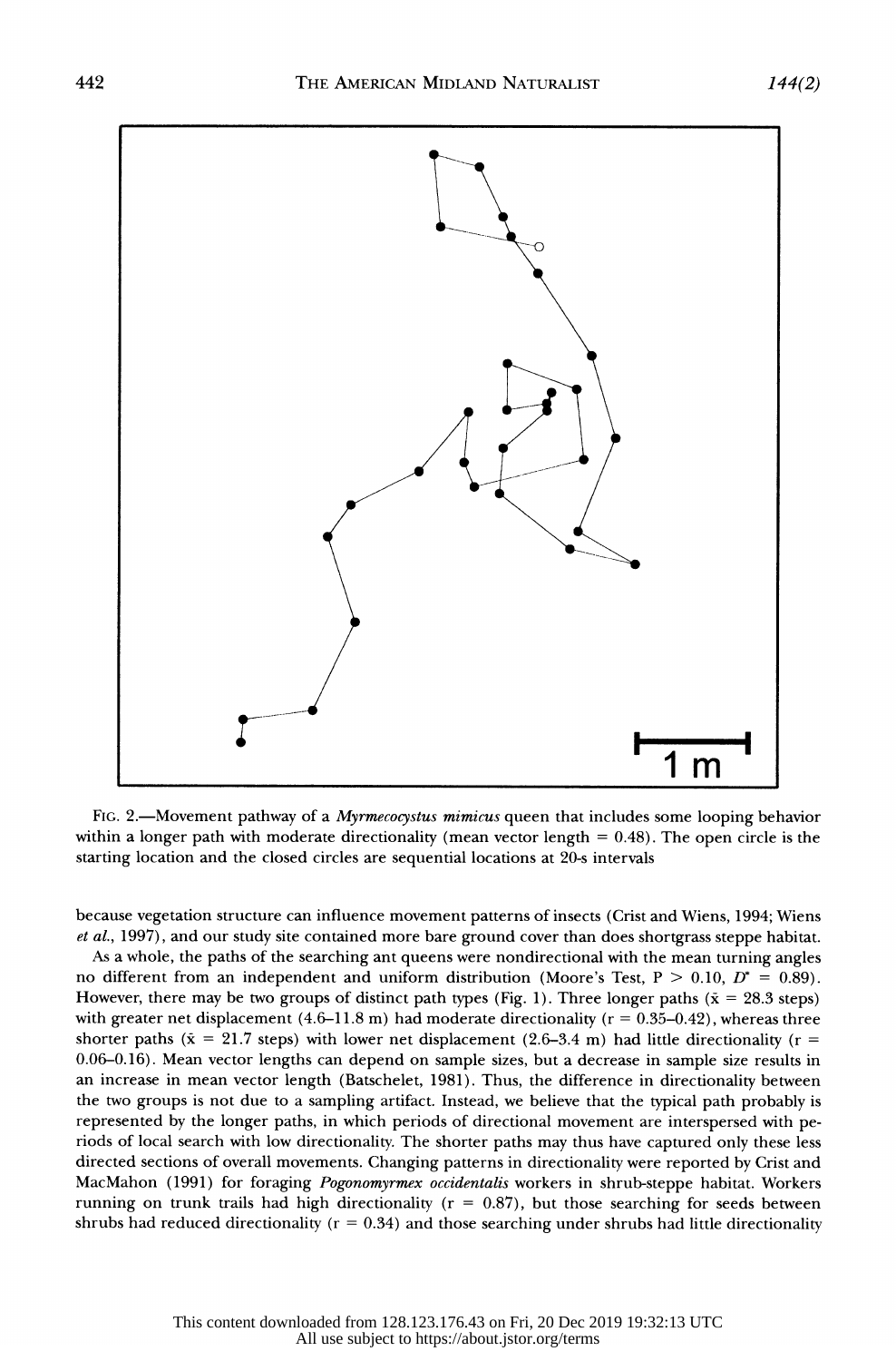$(r = 0.15)$ . Myrmecocystus mimicus queens also may have changed movement behavior when they encountered a favorable "patch" for searching, but in contrast to the  $P$  occidentalis foragers, it is not clear what environmental conditions constitute such a patch for the queens. We observed no obvious patches that might have prompted the queens to alter their movements. The search behavior of workers of other ant species also may include relatively straight moves interrupted by phases of area-restricted search (Harkness and Maroudas, 1985; Traniello et al., 1991; Fourcassié et al., 1992)

 Two of the paths suggested that looping behavior (Bell, 1991) may be a component of local search (Fig. 2). However, the runs tests indicated no significant serial correlation among turning angles for any of the paths (all  $P \ge 0.20$ ). It may be difficult to demonstrate an overall nonrandom distribution of turning angles if loops are located within longer paths. There were also no correlations between turning angles and step lengths (all  $P \ge 0.05$ ). Schmid-Hempel (1984) also found no relation between these two movement parameters for scavenging workers of the desert ant Cataglyphis bicolor. For the Myrmecocystus mimicus queens there was positive serial correlation in mean step length for lag 1 (Pearson's r,  $\bar{x} = 0.44$ , 95% CI = 0.22–0.66, n = 6), lag 2 ( $\bar{x} = 0.33$ , CI = 0.13–0.53) and lag 3 ( $\bar{x} = 0.21$ ,  $CI = 0.01-0.41$ ). The autocorrelation was strongest at lag 1 and decayed to zero by lag 4. Therefore, variable step lengths (shorter steps in favorable areas) may be one mechanism of area-restricted search used by M. mimicus foundresses.

As is typical for most initial studies, our quantitative assessment of movement behavior by Myrmecocystus mimicus queens raised many questions. If movement pathways are characterized by sections of moderate directionality interspersed with portions of area-restricted search, then the obvious question to ask is what cues cause the queens to change behavior. Are there physical environmental variables, such as soil-surface texture or soil moisture (Nagel and Rettenmeyer, 1973), which queens prefer for initiating nests? Are the queens responding to cues related to the distribution of possible predators? Foundress queens in our study area were preyed on by workers from mature colonies of M. mimicus and by other ant species, including Aphaenogaster cockerelli (André), Myrmecocystus navajo Wheeler and Pogonomyrmex desertorum Wheeler. Predation of M. mimicus foundresses is high within 3 m of mature M. mimicus colonies, and incipient colonies have low survival between 3 and 15 m of mature colonies (H6lldobler, 1981). Establishment of new colonies is also related to the distance to mature conspecific colonies in other species of ants (Ryti and Case, 1988; Wiernasz and Cole, 1995; Gordon and Kulig, 1996). Although the queens that we tracked were not obviously influenced by potential predators, they may have been responding to chemical cues for predation risk such as nest refuse (Kaspari and Vargo, 1994) or trail pheromones. Given that pleometrotic associations of foundresses are more successful at raising worker offspring than are solitary foundresses (Bartz and H6lldobler, 1982), could the move ments of queens be influenced by trail pheromones of potential co-foundresses? Finally, are there similarities in the searching behavior of queens and of workers or do the constraints of central-place foraging and group-level behavior (Gordon, 1995) create fundamental differences in their movement patterns?

Acknowledgments.-We thank J. Rice for assisting in the field, D. Guertin for writing a computer program for calculating some of the movement parameters and T. Crist and R. Jander for providing helpful comments on the manuscript. Our observations were made while conducting research on ant communities funded by the National Science Foundation (DEB-95-27111 to J. A. Wiens).

## LITERATURE CITED

- BARTZ, S. H. AND B. HOLLDOBLER. 1982. Colony founding in *Myrmecocystus mimicus* Wheeler (Hyme noptera: Formicidae) and the evolution of foundress associations. Behav. Ecol. Sociobiol., 10: 137-147.
- BATSCHELET, E. 1981. Circular statistics in biology. Academic Press, London. 371 p.
- BELL, W. J. 1991. Searching behaviour: the behavioural ecology of finding resources. Chapman and Hall, London. 358 p.

CAIN, M. L. 1989. The analysis of angular data in ecological field studies. Ecology, 70:1540-1543.

 CRIST, T. 0. ANDJ. A. MACMAHON. 1991. Individual foraging components of harvester ants: movement patterns and seed patch fidelity. Ins. Soc., 38:379-396.